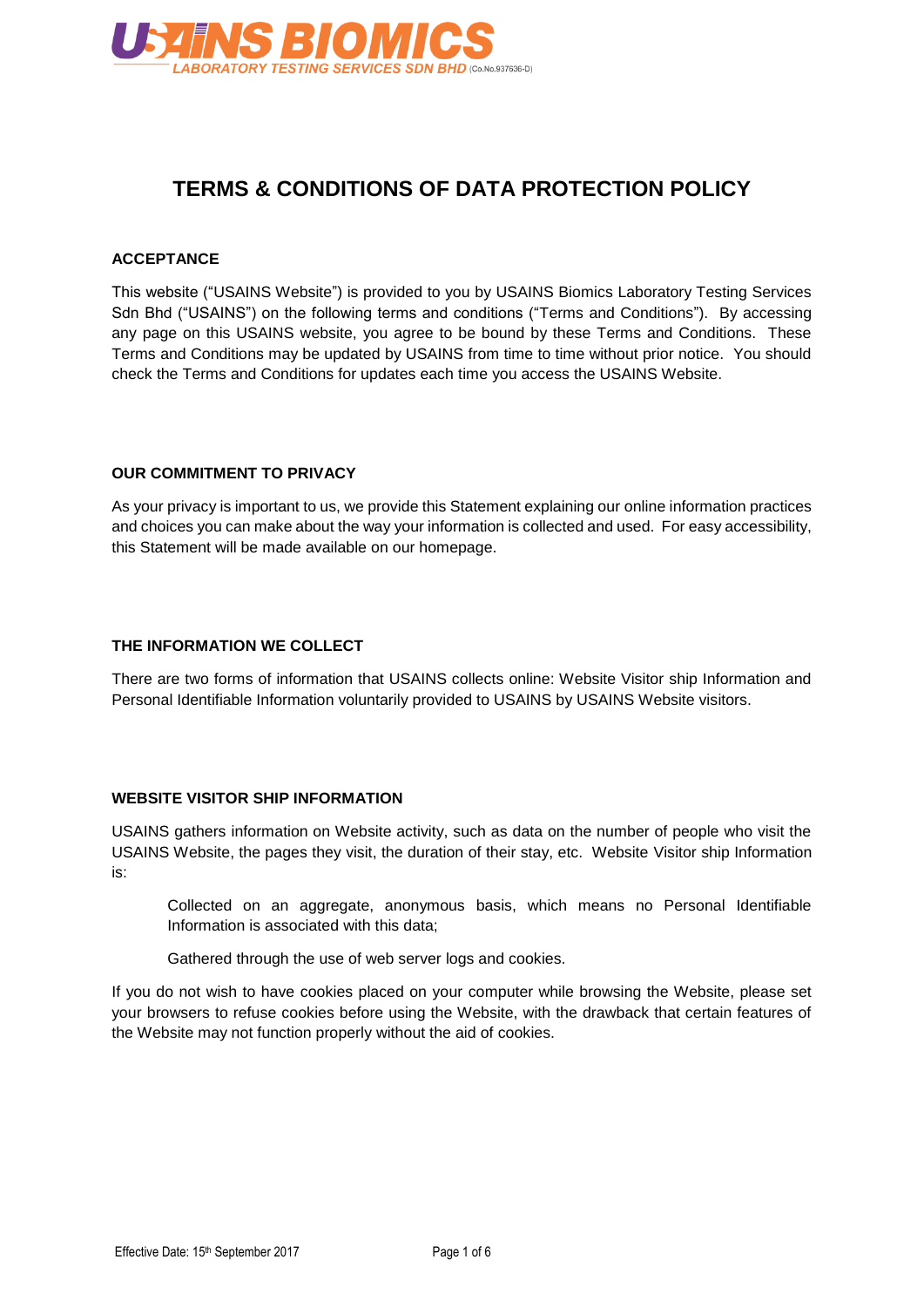

#### **PERSONAL IDENTIFIABLE INFORMATION**

Personal Identifiable Information is collected on certain pages of the USAINS Website. If you contact USAINS online to ask a question, post a feedback, or participate in voluntary online surveys, you will find that those contact forms ask for certain types of Personal Identifiable Information to assist us in complying with your requests.

USAINS may ask you to provide Personal Identifiable Information, on specific pages of the USAINS Website. The information requested may include your name, address, email address, contact number, and your comments. Personal Identifiable Information may be forwarded to a USAINS business unit, subsidiary, or affiliate company that is equipped to handle your inquiry or feedback.

Personal Identifiable Information is collected only when USAINS Website visitors voluntarily provide it and such information is not necessary to simply browse the USAINS Website.

## **HOW WE USE THE INFORMATION**

We use the information you provide about yourself to perform the service you have requested and may use that Information to provide you with information about other USAINS services or products that may be of interest to you. Your information may be shared among our employees, agents, or other related and unrelated USAINS entities and/or business partners acting on our behalf to provide a product or service that you have requested. We do not share this information with non-USAINS companies except to the extent necessary to complete your requests and, in the event we do share it, it is subject to their agreement to treat it as confidential business information and with the understanding that it may not be used for any purpose other than to perform their function. If you inquire about a product that USAINS does not sell directly, we may forward your information to a USAINS authorized dealer, distributor, or other resellers. Use of your information by the authorized dealer, distributor, or reseller is governed by its own policies, not USAINS'. USAINS may also provide links to other sites from the USAINS Website. We use return email addresses to answer the email we receive as well as to provide you with product and service updates, special promotions, and offers.

In the course of growing or restructuring our business, we may purchase the assets of another company or sell the assets of our company. During these transactions, information about customers is frequently considered a business asset that is the subject of such a purchase or sale. Also, in the unlikely event that USAINS or substantially all its assets are either acquired or subject to liquidation in bankruptcy, information may be transferred as well.

The USAINS Website may contain hyperlinks to and from other internet websites. These websites may have different privacy practices from the ones described here. Since this Statement applies solely to this Website, please read the privacy Statement of the other websites you visit.

We release information when we believe release is appropriate to comply with law, to enforce or apply our agreements, or to protect the rights, property, or safety of USAINS, USAINS Website users, or others. This includes exchanging information with other companies and organizations for fraud protection and credit risk reduction.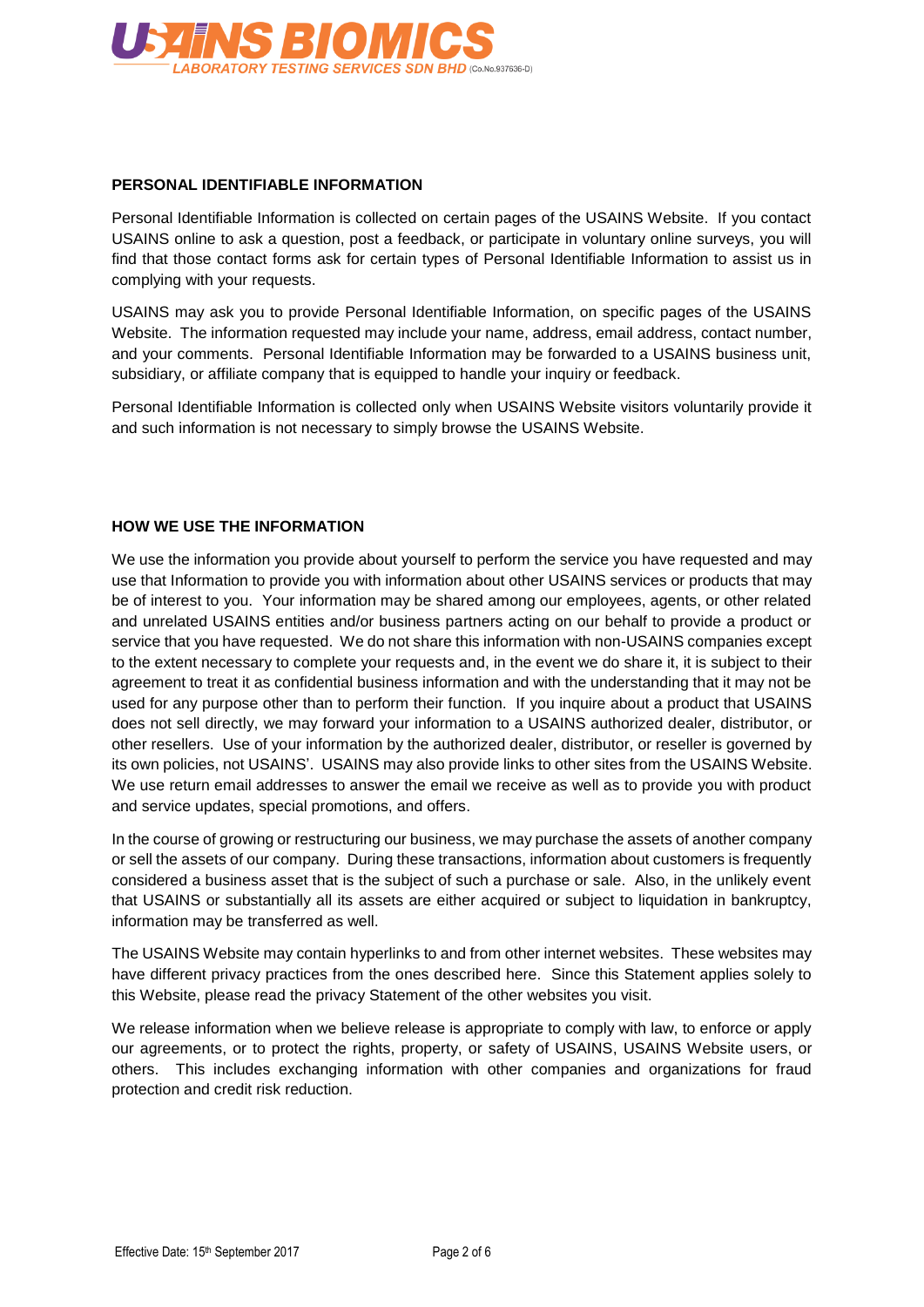

## **OUR COMMITMENT TO DATA SECURITY**

USAINS strives to ensure that our systems are secure and that they meet industry standards. To prevent unauthorized access, maintain data accuracy, and ensure the correct use of information, we have put in place appropriate procedures to safeguard and secure the information we collect online. The security of personal information you may submit in connection with a promotion entry, survey response, and/or registration for any feature on the USAINS Website is of the utmost concern to us, and we strive to ensure its security on our systems. However, no data transmission over the Internet can be guaranteed to be completely secure, we cannot guarantee the security of any information that you transmits to us, and you transmit such information at your own risk. We will continue to assess new technology to evaluate its ability to provide additional protection of your information.

# **RIGHT TO AMEND OUR ONLINE PRIVACY STATEMENT**

USAINS reserves the right to amend this Statement at any time. Changes will be effective immediately upon posting on the Website.

## **NOTICE UNDER THE PERSONAL DATA PROTECTION ACT 2010**

This Notice applies to USAINS Biomics Laboratory Testing Services Sdn Bhd and the USAINS Group of Companies (collectively referred to as "USAINS", "us", "our", or "we"). For the purposes of Notice, under the Personal Data Protection Act 2010 (hereinafter referred to as "the Act"), which regulates the processing of personal/customer data in commercial transactions, the terms "personal data" and "processing" shall have the same meaning as prescribed in the Act.

- 1. This written notice serves to inform you that your personal data is being processed by us or on our behalf.
- 2. The personal data processed by us may include without limitation your name, NRIC number, contact details such as telephone number and correspondence address, financial and banking account details provided by you in the documents as prescribed in paragraph 4 of this Notice and all other details relating hereto.
- 3. We process your data, including any additional information that you may subsequently provide, for the following purposes ("Purposes"):
	- i. To carry out our obligations related to the sales and/or the provision of our products and/or services to the customer
	- ii. For communication with you regarding a variety of information on products and services, sales and/or general administration purposes
	- iii. To maintain and update our customer service records
	- iv. For statistical records and analysis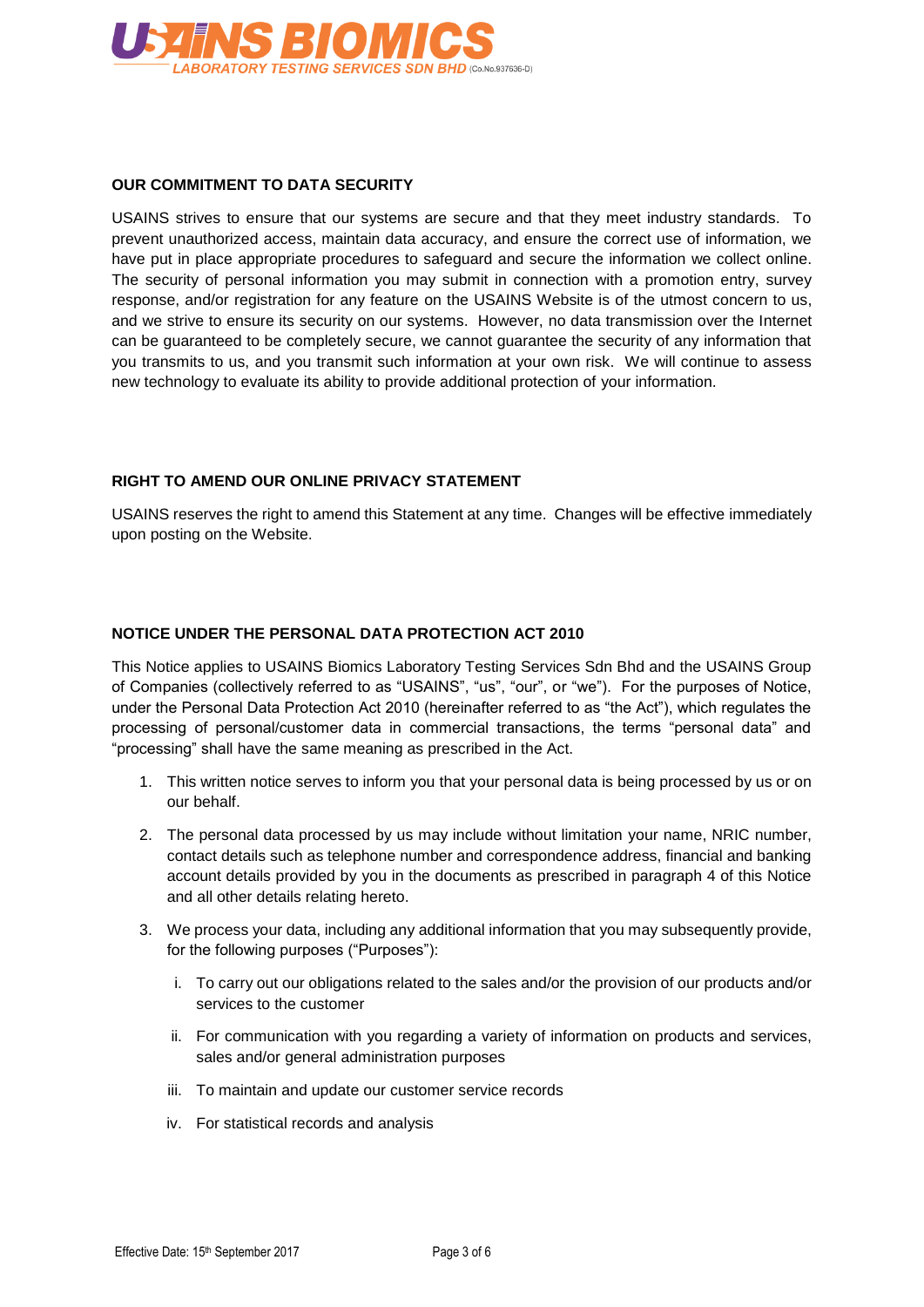

v. To promote and provide the customer with information related to our products and services unless you have otherwise indicated that you do not wish for us to process your personal data for such purpose

And such other purposes as may be related to the foregoing.

- 4. Your personal data is and will be collected from you and/or from the information you have provided in your emails, all application / registration forms, information that you may provide us from time to time via oral communications and written communications and information provided by third parties such as credit information provider and our business partners.
- 5. Your personal data may be disclosed to parties such as but not limited to our related corporations, banks, auditors, governmental departments and/or agencies, regulatory and/or statutory bodies, credit check companies, business partners, service providers, our manufacturers, and any such third party requested or authorised by you for any of the above Purposes or any other purpose for which your personal data was to be disclosed at the time of its collection or any other purpose directly related to any of the above Purposes.
- 6. If you fail to supply the above personal data or subsequently withdraw your consent to our processing of your personal data, we may not be able to process your personal data for any of the above Purposes.
- 7. Your personal data may be transferred to a place outside Malaysia for the Purposes above.
- 8. You are responsible for ensuring that the data you provided to us is accurate, complete, and not misleading and that such data is kept up to date.
- 9. In the event of any inconsistency between the English version and the Bahasa Malaysia version of this notice, the English version shall prevail over the Bahasa Malaysia version.
- 10. You may access or request for updating and correction of your personal data and to contact USAINS with any enquiries or complaints in respect of your personal data as follows:

The Executive Assistant / Customer Service, USAINS Biomics Laboratory Testing Services Sdn Bhd, Suite 016 Ground Floor, Kompleks EUREKA, Universiti Sains Malaysia, 11800 USM Minden, Penang, Malaysia. Telephone: +604 659 3140; +604 655 3106 Fax: +604 656 9796 Email: [admin@usainsbiomics.com](mailto:admin@usainsbiomics.com)

If you wish to withdraw your consent and to unsubscribe from any future correspondences, please email us, otherwise we assume that you agree to our processing of your personal data in accordance with the above.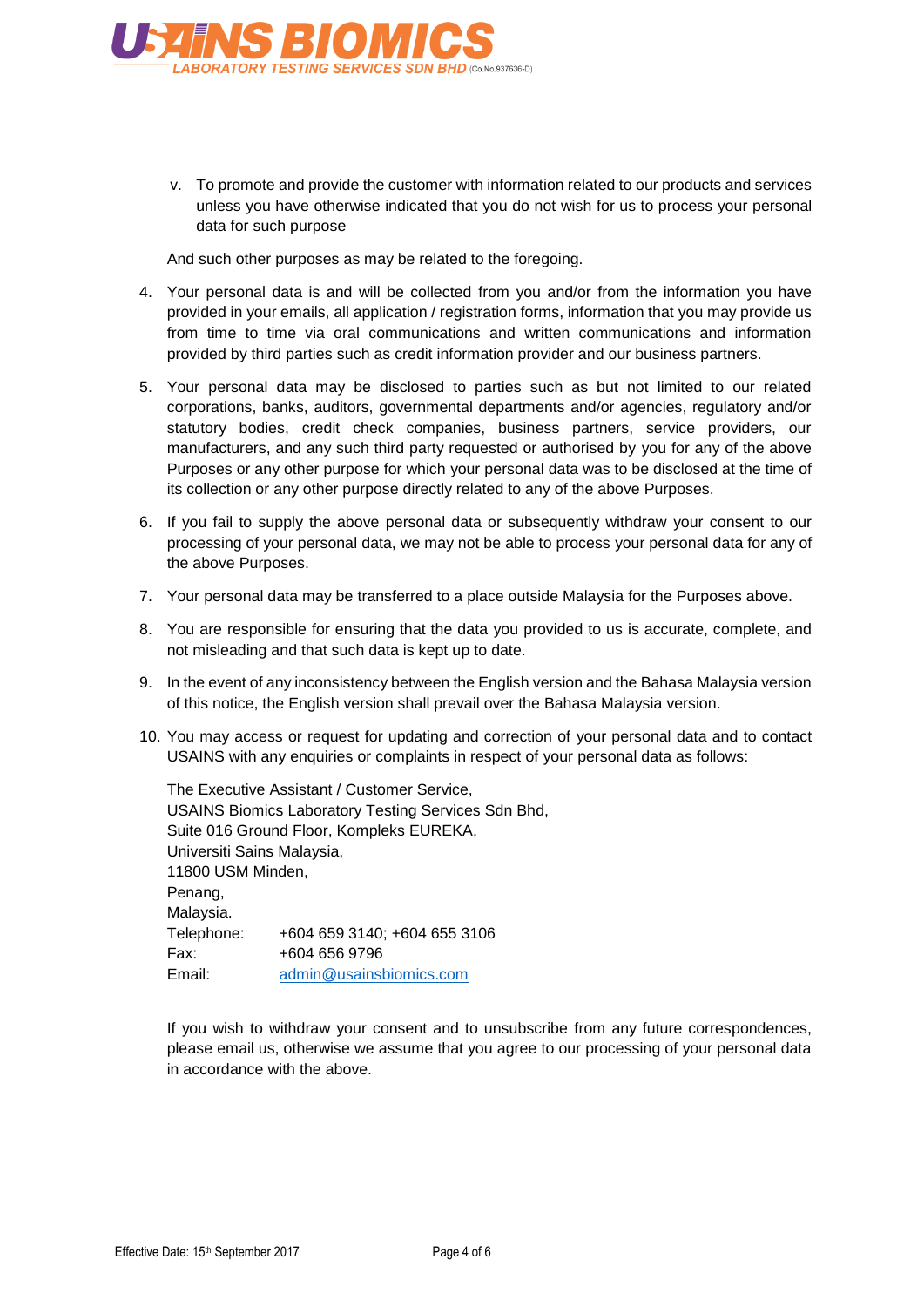

# **NOTIS DI BAWAH AKTA PERLINDUNGAN DATA PERIBADI 2010**

Notis ini adalah terpakai terhadap USAINS Biomics Laboratory Testing Services Sdn Bhd dan Kumpulan Syarikat USAINS ("KSU") (selepas ini disebut sebagai "kami"). Untuk tujuan Notis di bawah Akta Perlindungan Data Peribadi 2010 (selepas ini disebut sebagai "Akta"), yang mengawal selia pemprosesan data peribadi untuk tujuan transaksi komersial, terma-terma "data peribadi" dan "pemprosesan" akan mempunyai maksud seperti yang ditakrifkan di dalam Akta.

- 1. Notis bertulis ini bertujuan untuk memaklumkan kepada anda bahawa data peribadi anda sedang diproses oleh atau bagi pihak kami.
- 2. Data peribadi yang diproses oleh kami termasuk tanpa had nama, nombor kad pengenalan, maklumat perhubungan seperti nombor telefon, alamat surat-menyurat, butiran kewangan dan akaun perbankan anda, yang diberikan oleh anda dalam dokumen-dokumen yang dinyatakan dalam perenggan 4 Notis ini dan sebarang butiran-butiran lain yang berkaitan dengannya.
- 3. Kami sedang memproses data peribadi anda, termasuklah sebarang maklumat tambahan yang anda mungkin berikan kemudian, untuk tujuan-tujuan berikut ("Tujuan-Tujuan"):
	- a. Untuk menjalankan tanggungjawab kami yang berkaitan dengan jualan dan/atau pembekalan produk dan/atau perkhidmatan kami kepada anda
	- b. Untuk berkomunikasi dengan anda tentang pelbagai maklumat mengenai produk dan perkhidmatan, jualan dan/atau tujuan pentadbiran am
	- c. Untuk mengekalkan dan mengemaskini rekod perkhidmatan pelanggan kami
	- d. Untuk rekod-rekod statistik dan analisis
	- e. Untuk mempromosi dan memberikan anda maklumat berkenaan dengan produkproduk dan perkhidmatan-perkhidmatan kami selainkan anda sebaliknya menunjukkan bahawa anda tidak berniat untuk kami memproses data peribadi anda untuk tujuan tersebut.

Dan bagi tujuan-tujuan lain yang mungkin berkaitan dengan perkara-perkara yang dinyatakan di atas.

- 4. Data peribadi anda sedang dan akan dikumpulkan daripada anda dan/atau merangkumi segala maklumat yang anda berikan di dalam emel anda, semua borang permohonan / pendaftaran, maklumat-maklumat lain yang and berikan melalui komunikasi lisan atau bertulis serta maklumat-maklumat yang diberikan oleh pihak-pihak ketiga seperti pembekal-pembekal informasi kredit dan rakan perniagaan kami.
- 5. Data peribadi anda mungkin dizahirkan kepada pihak-pihak seperti dan tidak hanya terhad kepada syarikat-syarikat berkaitan kami, bank-bank, juru audit, semua jabatan dan/atau agensi kerajaan dan/atau kuasi-kerajaan, badan-badan penguatkuasa dan/atau berkanun, syarikatsyarikat pemeriksaan kredit, rakan-rakan perniagaan dan/atau pembekal-pembekal perkhidmatan, pengilang kami, dan sebarang pihak ketiga yang lain yang mana anda telah minta atau memberikan kuasa kepada kami untuk menzahirkan data peribadi anda untuk tujuan-tujuan yang dinyatakan di atas atau sebarang tujuan lain yang mana data peribadi anda telah dizahirkan pada masa pengumpulannya atau untuk tujuan lain yang mempunyai hubungan secara langsung dengan mana-mana Tujuan-Tujuan yand dinyatakan di atas.